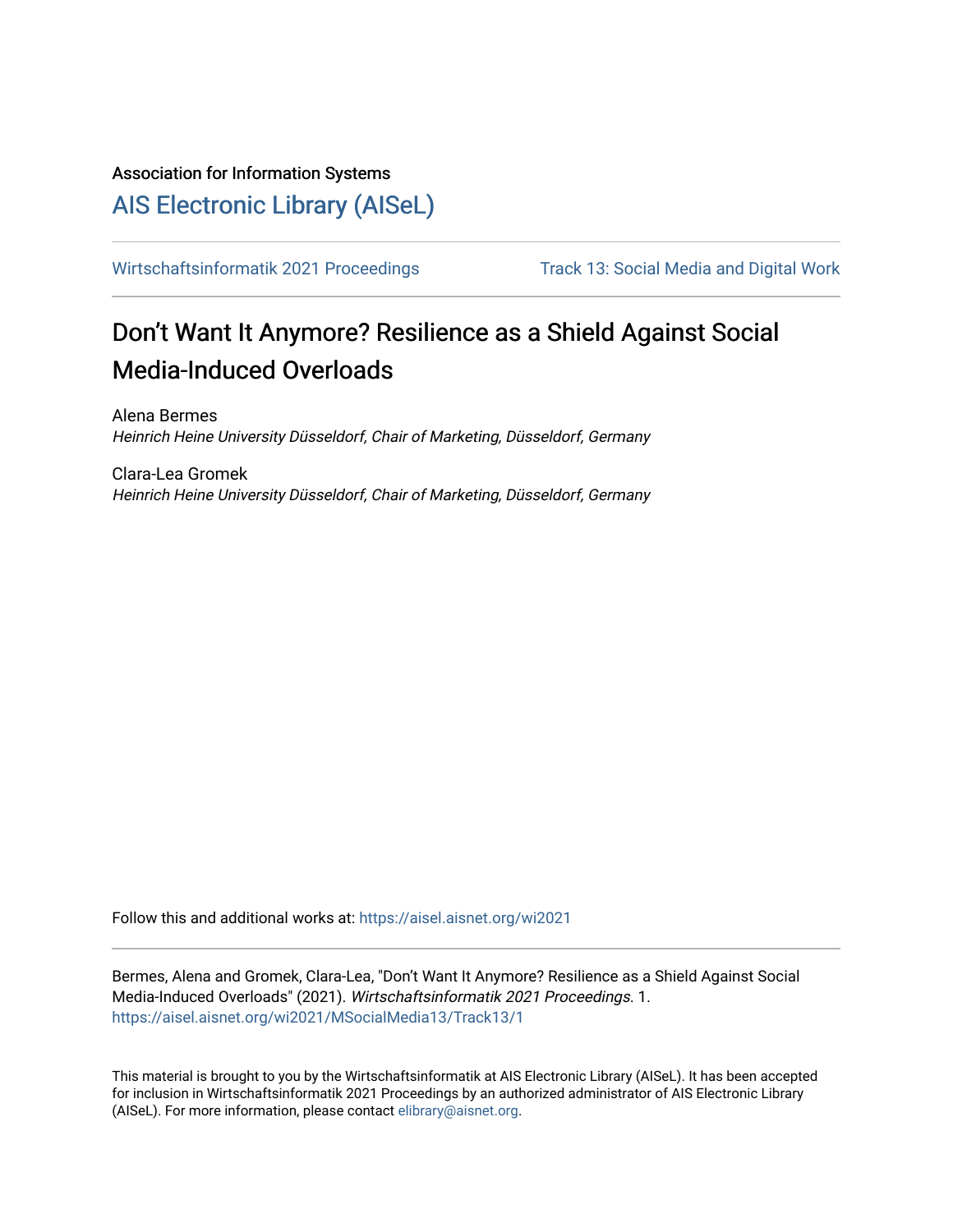# **Don't Want It Anymore? Resilience as a Shield Against Social Media-Induced Overloads**

Alena Bermes<sup>1</sup> and Clara-Lea Gromek<sup>1</sup>

<sup>1</sup> Heinrich Heine University Düsseldorf, Chair of Marketing, Düsseldorf, Germany {alena.bermes, clara-lea.gromek}@uni-duesseldorf.de

**Abstract.** Social media have become part of millions of users' everyday life, leading to the proliferation of the daily stressors associated with them, particularly social media-induced overloads. Therefore, understanding the individual characteristics that enable users to resist such stress factors and ultimately buffer negative follow-up effects, such as exhaustion and discontinuance behavior, is important for researchers and practitioners. Grounded in psychological resilience theory, we examine if a user's resilience (one's ability to bounce back) has the power to mitigate the effects of this critical chain of influence by inhibiting the stressors. Structural equation modelling on survey data from 194 social network users confirms that resilience decreases perceived information and social overload. We also find that self-efficacy is a protective factor leading to resilience. Therein, this short paper raises awareness on resilience's function as a shield against the adverse effects of social media and provides a comprehensive outlook for future research.

**Keywords:** *SNS resilience, protective (resilience) factors, social media-induced overloads, technostress*

# **1 Introduction**

The concept of *resilience* is omnipresent. While it holds different meanings depending on the context [1], researchers and practitioners, regardless of the discipline, agree that it serves as shield for individuals, groups, and society [2]. Grounded in psychological research, specifically, resilience refers to an individual's ability to bounce back in the face of adversity and stress [3]. Since a high number of individuals are affected by technology-induced stress every day [4, 5] and since technostress is reported to be a major concern due to lowered end-user productivity [6], satisfaction [7], and well-being [8], Klesel et al. [9] introduced the concept of resilience to Information Systems (IS) research, conceptualizing it as one's ability to counteract technology-related stressors. Therein, the theoretical relevance of the concept of resilience for IS research has been acknowledged, but crucial questions remain to be addressed. The mitigating effect of resilience on specific technology-related stressors has not yet been proven empirically, and the question remains as to how resilience in the IS domain can be developed.

We seek to address this gap by examining resilience in the face of social mediainduced stressors, particularly social overload (SO) and information overload (IO). The

<sup>16</sup>th International Conference on Wirtschaftsinformatik, March 2021, Essen, Germany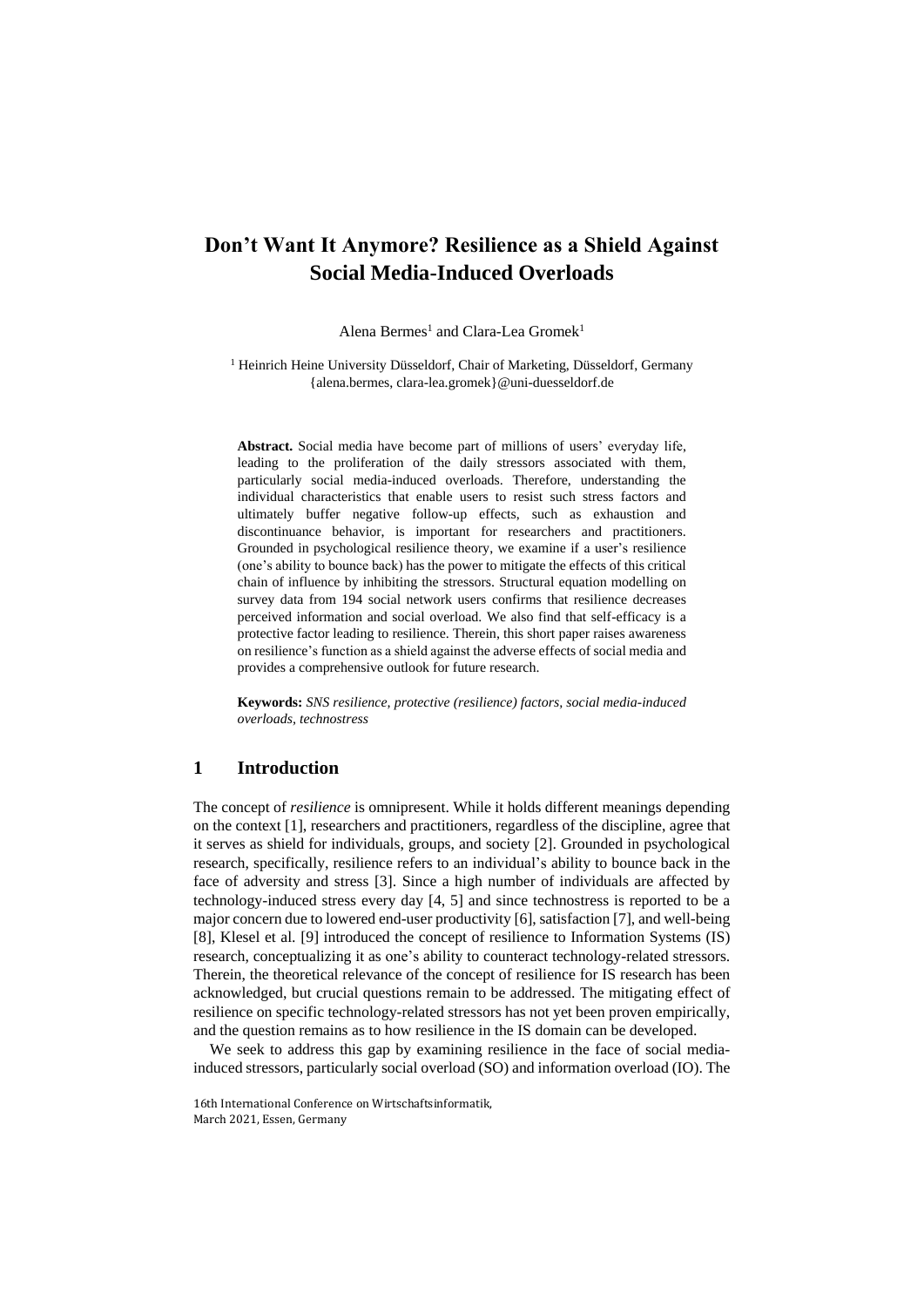context is relevant and timely since the widespread use of social network sites (SNS), having become one of the most popular Internet services globally [10], is known to induce perpetual obsessions and create pressure for users to keep up to date and react to each other's postings [11]. Moreover, both types of overloads are particularly prevalent in the time of COVID-19 [12], therefore augmenting the call to understand how they may be mitigated [11]. Importantly, earlier research demonstrates that overloads on SNS do not only place the business models of SNS providers at risk (by leading users to discontinue their social network use) [13], but also significantly decrease users' well-being [14]. Hence, in this short paper, we specifically shed light on the concept of *SNS resilience* by addressing the following research questions:

RQ1. Does SNS resilience have the power to inhibit social media-induced overloads? RQ2. If so, how can SNS resilience among social media users be build?

### **2 Conceptual Development**

#### **2.1 Resilience as a Means to Combat Stressors**

The concept of resilience is derived from the Latin word 'resilire', meaning to jump back or rebound [3]. It is best exemplified by the metaphor of metals bending (not breaking) when stressed [15] and marks an aspect of focus for different communities of practice (for selected reviews see [16] for psychological resilience and [2] for social (ecological) resilience). This work builds on previous psychological resilience research that mostly explores the concept at the individual level [17]. At the individual level, resilience not only describes one's ability to withstand stress, but also emerge from that situation better equipped for future adversities [16]. The scant work done in the area of IS and user behavior is striking, as psychologists have long demonstrated that resilient individuals are able to endure adversities (e.g., trauma) better than non- or less resilient individuals [1]. Moreover, IS-adjacent scholars (i.e., in management and marketing) have started to demonstrate that resilience can serve as a shield in work-related [17] or consumption-related stress processes [18], for example, in terms of job (dis)satisfaction [19], turnover intentions [20], or consumer experiences of austerity [21].

Despite the construct of resilience having been conceptualized in a number of ways, most modern scholars agree that resilience is not a trait that one must be born with to have; rather, it can partly be learned [22]. Moreover, the notion of 'adversity' is inherent in most definitions [16] and today it is of no question that adversity is associated with not only major disasters (e.g., death of a spouse), but also modest disruptions embedded in everyday lives [23]. In our study, acceding to the request that resilience researchers outline their notion of adversity [24], we specifically examine users' *SNS resilience* as the ability to bounce back in the face of social media-induced stressors. By adhering to the understanding of resilience as a capacity [17], we acknowledge that individuals can be trained to become resilient [25], which makes the construct particularly valuable.

Overload perceptions – the individual's evaluation that the number of demands from the environment exceeds one's ability to deal with [13] – represent common socialmedia induced stressors that are present in social media. Particularly *IO* and *SO* are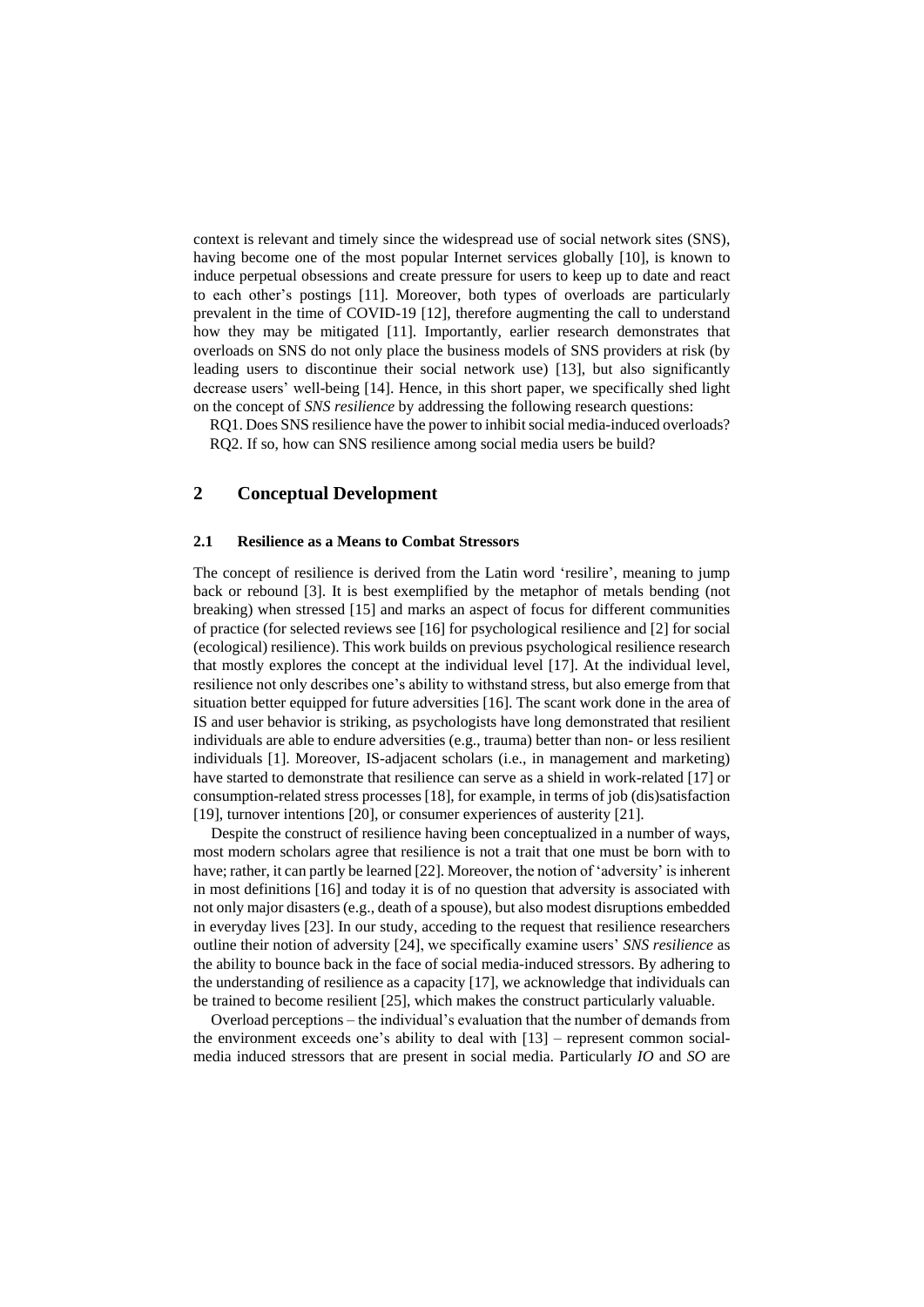known to be major technology-induced stressors that users experience on a daily basis. While the former refers to information volumes exceeding a user's processing capacity in a certain unit of time [13], the latter concerns an overwhelming number of requests from online contacts that demand a user's attention [26]. As such, both constitute an imbalance between a user's perceived demands and coping abilities, leading to strain and, ultimately, negative outcomes [4].

Drawing on psychological resilience theory [27] we assume that users' resilience has the power to mitigate such overload perception, because it entails the ability to bounce back. As such, users with high resilience should appraise stressors as less harmful and experience them less strongly, because they intrinsically possess the ability to resist stress factors and perceive them as less troublesome [16]. Prior empirical research also suggests that resilience inhibits stressors similar in nature to IO and SO. For example, Richards et al. [28] revealed that resilience decreases overloads in the context of work stress, i.e., role overloads. Accordingly, we posit that SNS resilience decreases perceived IO (H1) and SO (H2).

#### **2.2 Protective Factors Leading to Resilience**

Resources within individuals and their environment, referred to as protective or resilience factors, promote an individual's ability to have resilience [27]. As such, external or internal protective factors are an integral part of resilience theory. Psychological research shows that protective factors often function in cumulative ways [29] and exist across three levels: individual, social, and community/society [1]. Social support and self-efficacy are particularly well-documented factors for resilience within an individual and their immediate social environment [30, 31].

While psychological resilience research describes *social support* as support received by an individual through social ties to others [32], social support in the digital era has specifically been defined as the extent to which SNS users are taken care of by their online friends [33]. Such support from one's immediate environment should operate as a protective factor leading to resilience, because it reinforces the user's ability to positively adapt by providing a generally positive, caring context [34]. To be precise, already, the very earliest resilience studies have found that children who were born into adverse conditions (e.g., into families troubled by chronic discord) profited from the external support of surrogate parents or the community (e.g., caring neighbors) and could develop into resilient individuals later, although their origin would have suggested otherwise [35]. Hence, drawing on psychological resilience theory and prior empirical findings, we hypothesize that social support increases SNS resilience (H3).

*Self-efficacy* in relation to SNS usage (i.e., SNS self-efficacy) might best be described as an individual's efficacy in addressing specific SNS-related stressors. This definition is derived from Marakas et al.'s [36] broader concept of computer selfefficacy. According to psychological resilience research, self-efficacy should lead to resilience because it improves the user's adaptational system [22] and increases their motivation and perseverance [37]. In particular, there is vast empirical evidence showing that self-efficacy is one of the most important resilience (protective) factors [38] and increases one's resilience in contexts such as academia [37], entrepreneurship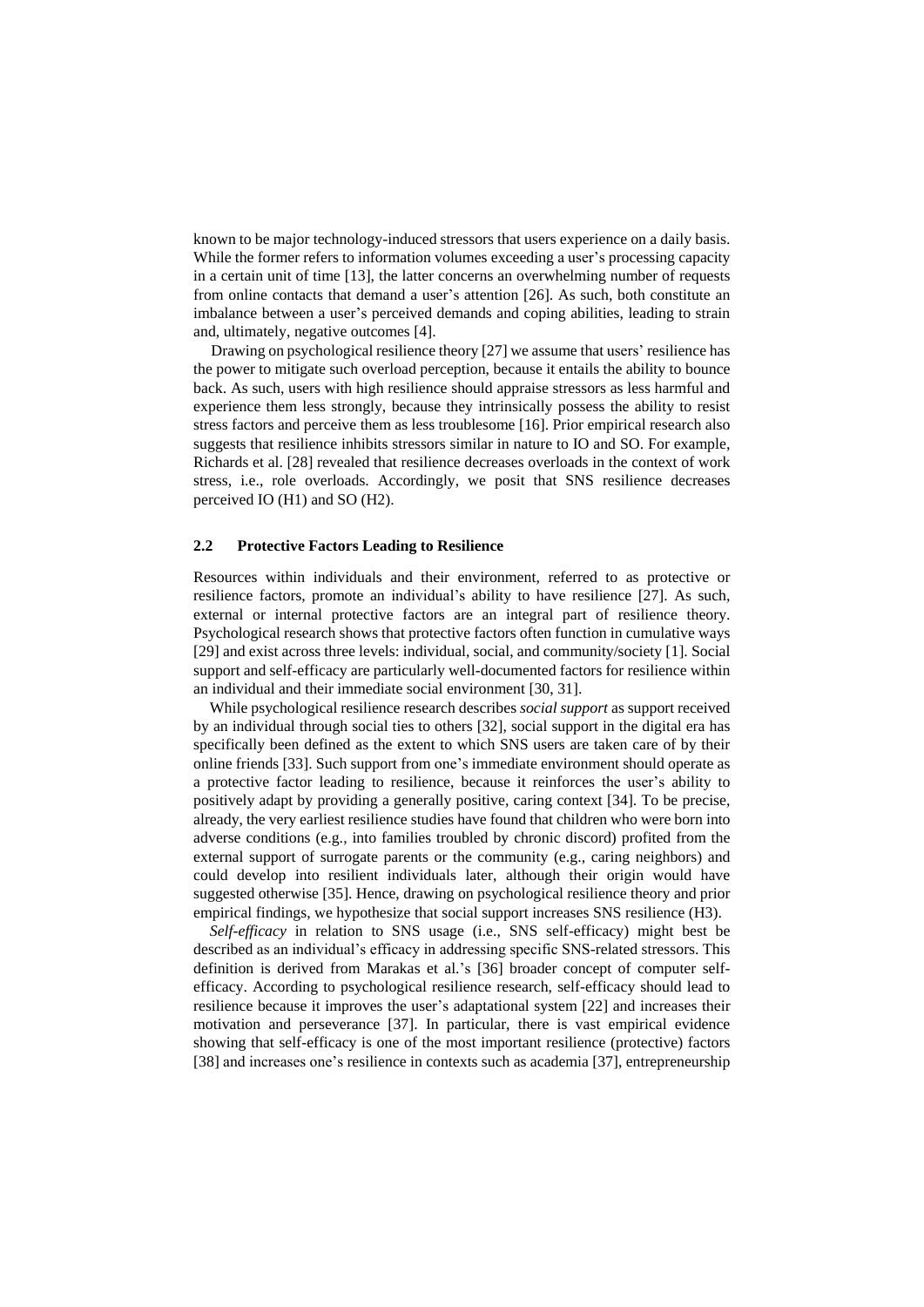[39], or military combat [31]. Based on psychological resilience theory and previous empirical research, we therefore hypothesize that (SNS) self-efficacy increases SNS resilience (H4).

## **3 Empirical Study**

To examine our hypotheses, we conducted an online survey via a consumer panel in Germany in July 2020. A total of 232 participants completed the survey. We only considered datasets from participants currently using SNS and showing careful response patterns [40], resulting in 194 valid responses (female =  $70.1\%$ ,  $M_{\text{age}} = 29.66$ ,  $SD<sub>age</sub> = 10.85$ ). All respondents used more than one SNS and the majority of the respondents (87.6%) reported that SNS were an integral part of their daily lives.

For measurement purposes, we used well-established and reliable multi-item scales from prior academic literature, ranging from "strongly disagree" (1) to "strongly agree" (7). SNS resilience was adapted from Smith et al. [3] and Klesel et al. [9]. We included the specific context into the scale as per Klesel et al. [9], asking the respondents to imagine situations where SNS use caused stress, followed by the items of the renowned Brief Resilience Scale [3, 41], e.g., "... I tend to bounce back quickly". IO and SO were assessed based on Zhang et al. [42] and Maier et al. [26]. Items included "I find that I am overwhelmed by the amount of information I have to process on a daily basis on SNS" (IO) and "I pay too much attention to posts of my friends on SNS" (SO). Social support was measured as per Lo [33] (e.g., "I get a lot of social support from my friends on SNS") and SNS self-efficacy was adapted from Marakas et al. [36] by replacing references to the computer with SNS (e.g., "I have the ability to describe how SNS work"). Where available, validated German translations were used (e.g., [43]).

To analyze the data, we employed the partial least squares (PLS) method. Specifically, SmartPLS3 [44] was used following the two-stage approach [45] to estimate both the measurement model and structural model. First, to validate the measurement model, we assessed the reliability, convergent validity, and discriminant validity of the constructs. Cronbach's alpha values ranging from 0.80 to 0.94 [46], composite reliabilities ranging from 0.87 to 0.96 [47], average variances extracted (AVE) ranging from 0.63 to 0.81 [48], and standardized factor loadings ranging from 0.70 to 0.93 [49] exceeded the recommended thresholds, signifying sufficient reliability and convergent validity. The square root of the AVE for each construct exceeded the interconstruct correlations, indicating discriminant validity [48]. Furthermore, we evaluated the common method bias (CMB) by employing the marker variable approach [50] with the theoretically unrelated marker variable 'attitude toward the color blue'. The results showed that CMB was not a concern. Second, we estimated the PLS results of the structural model. The results revealed that resilience decreased both IO ( $\beta$  = −0.522, *t* = 10.413, *p* < 0.001) and SO (*β* = −0.377, *t* = 5.550, *p* < 0.001), supporting H1 and H2. Moreover, self-efficacy was found to increase SNS resilience  $(\beta = 0.312, t$  $= 5.391, p < 0.001$ ), confirming H4. However, social support was found to decrease SNS resilience  $(\beta = -0.261, t = 4.484, p < 0.001)$ , rejecting H3 and the notion that social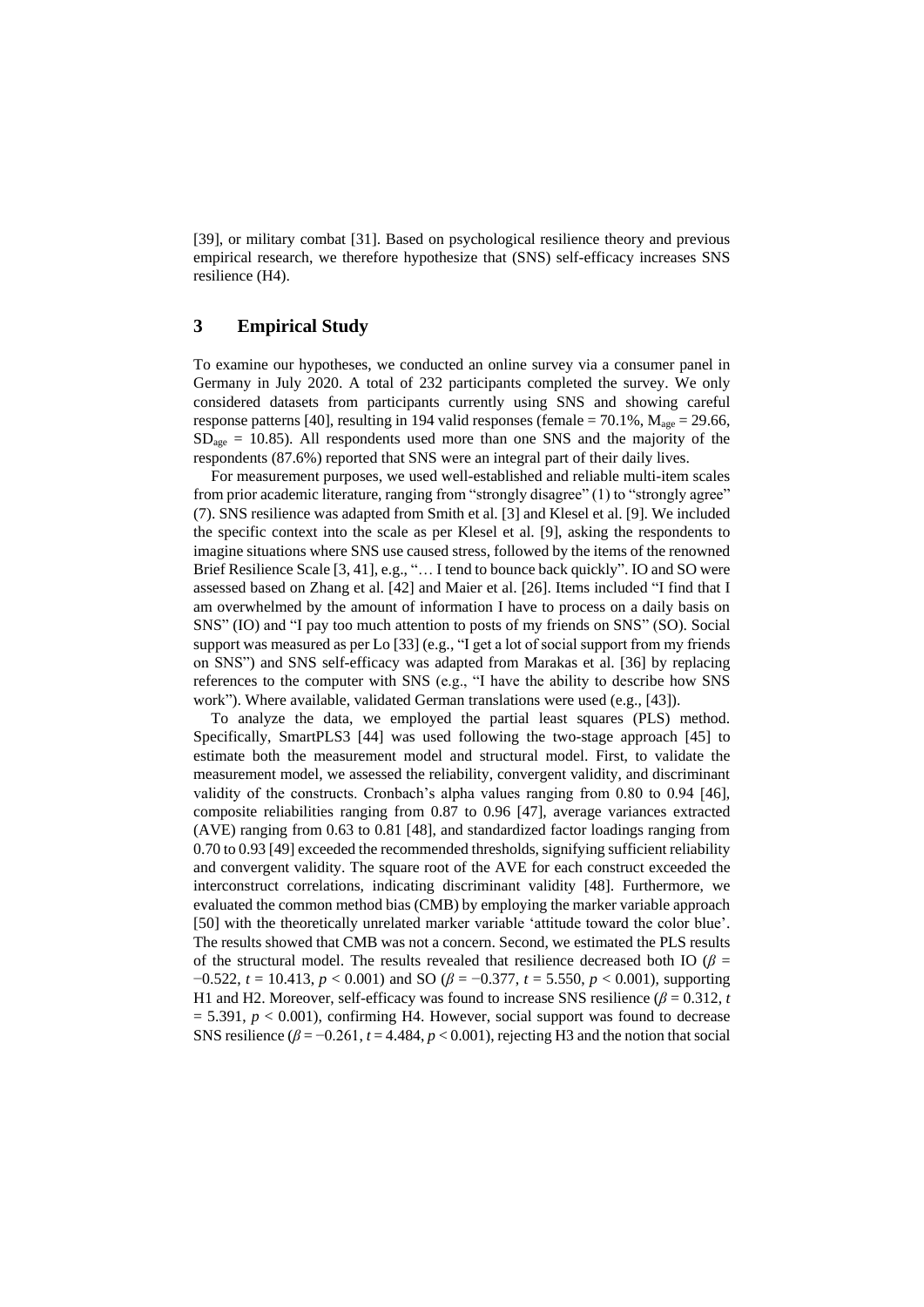support is a protective factor for SNS resilience. The model explained 15.2% of the variance of SNS resilience and 27.3% and 14.2% of the variances of IO and SO.

### **4 Discussion and Outlook**

This study was a first step taken to examine whether SNS resilience inhibits stressors and to determine how it can be built. With our efforts, we heed the call to explore mitigating mechanisms within the SNS-induced stress process [11] and to establish the construct of resilience in the IS realm [9]. Grounded in psychological resilience theory, our study confirms the mitigating power of SNS resilience against IO and SO. This initial proof of resilience's function as a shield may explain why some users can handle technostress better than others. Future research could also examine resilience against other 'dark sides' of SNS, e.g., addictive use [51], or other IS-related adversities [52].

For the question of which factors lead to SNS resilience, our study shows mixed results. While self-efficacy increases SNS resilience, social support decreases it. The latter is striking as psychological theory clearly proposes that external support leads to resilience [31]. Yet, selected research also shows that the required type of support may change over time as a function of personal development and environmental interaction [53]. Moreover, studies on SNS discontinuance show that social support on SNS can transform into social overload due to reciprocal dynamics [54]. This may explain social support's inhibiting effect as it may be perceived as a burden in itself. Future studies should investigate which theoretically founded factors truly enhance SNS resilience.

Our results highlight that SNS resilience is a noteworthy concept that researchers and practitioners alike should consider, as it can mitigate the stressors leading to strain and negative outcomes [13]. SNS providers can profit from our findings by integrating SNS resilience into their customer relationship management process [55]. For example, by segmenting users based on their level of resilience, providers can address each segment specifically. Moreover, intervention strategies to foster resilience are highly recommended. These programs often rely on strengthening the protective factors [25]. To this end, computerized trainings [56] or mobile games [57] may be valuable tools.

As any, our study has limitations, each equally leaving room for future research. First, as this is a cross-sectional study, we will continue with a longitudinal design to examine potential changes in SNS resilience over time [34] and understand resilience's exact role as an inhibitor in the causal stress process related to SNS usage. Second, this study was based on a gender imbalanced sample. Future studies will be more weighted and also perform group analyses for gender and age (both known to affect technostress perception [13, 58]). Third, in subsequent studies, we will also examine the context dependence of resilience [22] and test our conceptual model within the different SNS, given that different types of networks may fulfill different purposes for the user [26].

## **References**

1. Windle, G.: What is resilience? A review and concept analysis. Reviews in Clinical Gerontology. 21, 152–169 (2011)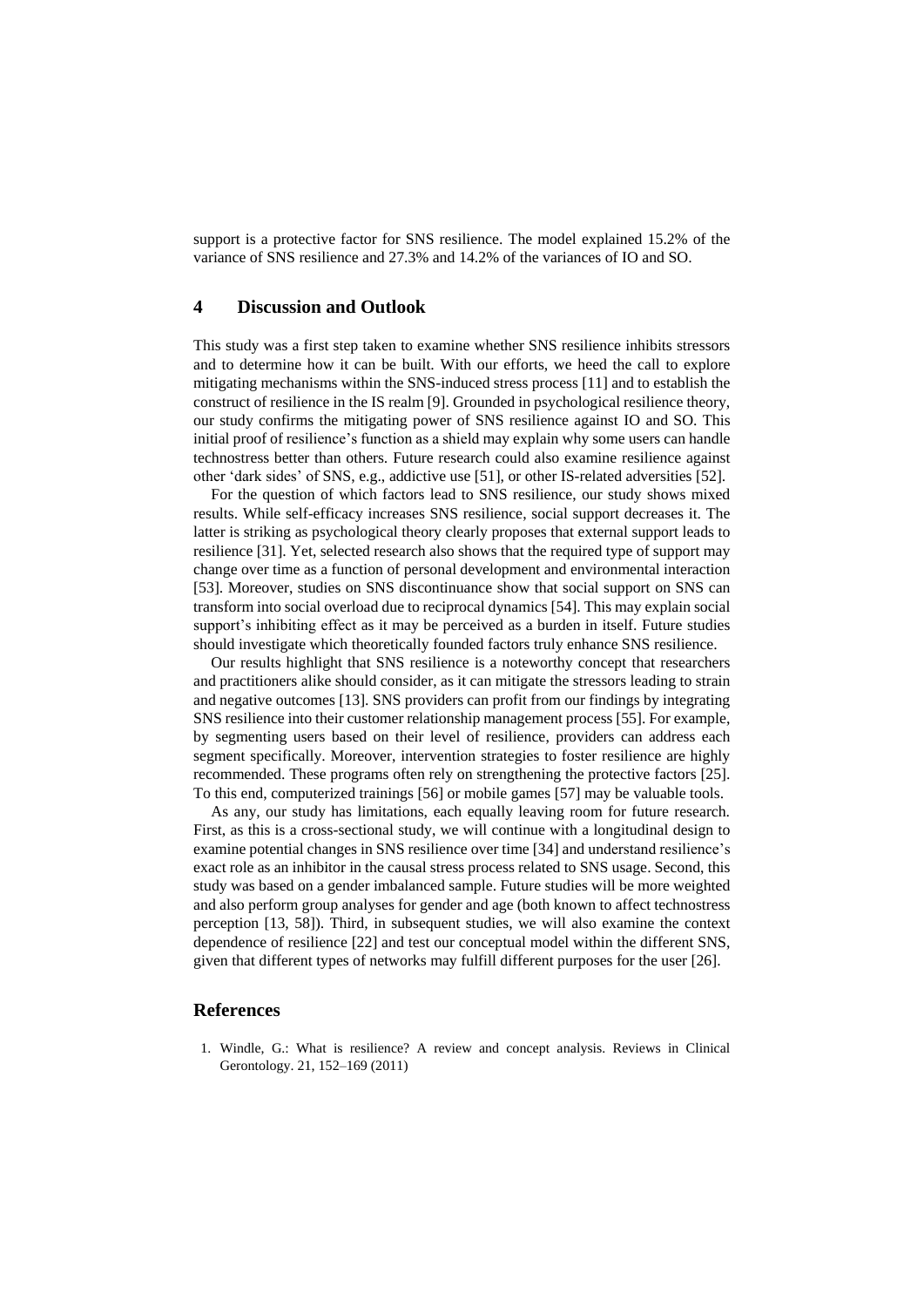- 2. Keck, M., Sakdapolrak, P.: What Is Social Resilience? Lessons Learned and Ways Forward. Erdkunde. 67, 5–19 (2013)
- 3. Smith, B.W., Dalen, J., Wiggins, K., Tooley, E., Christopher, P., Bernard, P.: The Brief Resilience Scale: Assessing the Ability to Bounce Back. International Journal of Behavioral Medicine. 15, 194–200 (2008)
- 4. Ayyagari, R., Grover, V., Purvis, R.: Technostress: Technological Antecedents and Implications. MIS Quarterly. 35, 831–858 (2011)
- 5. Maier, C., Laumer, S., Weinert, C., Weitzel, T. (2015). The effects of technostress and switching stress on discontinued use of social networking services: a study of Facebook use. Information Systems Journal. 25, 275–308 (2015)
- 6. Tarafdar, M., Tu, Q., Ragu-Nathan, B.S., Ragu-Nathan, T.S.: The Impact of Technostress on Role Stress and Productivity. Journal of Management Information Systems. 24, 301–328 (2007)
- 7. Tarafdar, M., Tu, Q., Ragu-Nathan, T.S.: Impact of Technostress on End-User Satisfaction and Performance. Journal of Management Information Systems. 27, 303–334 (2011)
- 8. Tarafdar, M., D'Arcy, J., Turel, O., Gupta, A.: The Dark Side of Information Technology. MIT Sloan Management Review. 56, 60–70 (2015)
- 9. Klesel, M., Narjes, N., Niehaves, B.: Conceptualizing IT Resilience: An Explorative Approach. Multikonferenz Wirtschaftsinformatik. 1008–1019 (2018)
- 10. Global Web Index, http://www.globalwebindex.com/reports/social (Accessed: 23.11.2020)
- 11. Lee, A.R., Son, S.-M., Kim, K.K.: Information and communication technology overload and social networking service fatigue: A stress perspective. Computers in Human Behavior. 55, 51–61 (2016)
- 12. Bermes, A.: Stop It! Consumer Resilience as a Buffer Against Daily Stressors Accompanying COVID-19. In: Proceedings of the 23rd International Conference on Multidisciplinary Studies: "Resilience for Survival". Cambridge, UK (2020)
- 13. Zhang, S., Zhao, L. Lu, Y., Yang, J.: Do you get tired of socializing? An empirical explanation of discontinuous usage behaviour in social network services. Information & Management. 53, 904–914 (2016)
- 14. Lee, S.B., Lee, S.C., Suh, Y.H.: Technostress from mobile communication and its impact on quality of life and productivity. Total Quality Management & Business Excellence. 27, 775–790 (2016)
- 15. Lazarus, R.S.: From Psychological Stress to Emotions: A History of Changing Outlooks. Annual Review of Psychology. 44, 1–21 (1993)
- 16. Fletcher, D., Sarkar, M.: Psychological Resilience: A Review and Critique of Definitions, Concepts, and Theory. European Psychologist. 18, 12–23 (2013)
- 17. Kossek, E.E., Perrigino, M.B.: Resilience: A Review Using a Grounded Integrated Occupational Approach. The Academy of Management Annals. 10, 729–797 (2016)
- 18. Bhattacharyya, A., Belk, R.W.: Consumer resilience and subservience in technology consumption by the poor. Consumption Markets & Culture. 22, 489–507 (2019)
- 19. Youssef, C.M., Luthans, F.: Positive Organizational Behavior in the Workplace: The Impact of Hope, Optimism, and Resilience. Journal of Management. 33, 774–800 (2007)
- 20. Bande, B., Fernández-Ferrín, P., Varela, J.A., Jaramillo, F.: Emotions and salesperson propensity to leave: The effects of emotional intelligence and resilience. Industrial Marketing Management. 44, 142–153 (2015)
- 21. Szmigin, I.T., O'Loughlin, D.M., McEachern, M.G., Karantinou, K.., Barbosa, B., Lamprinakos, G., Fernández-Moya, E.M.: Keep calm and carry on: European consumers and the development of persistent resilience in the face of austerity. European Journal of Marketing. 54, 1883–1907 (2020)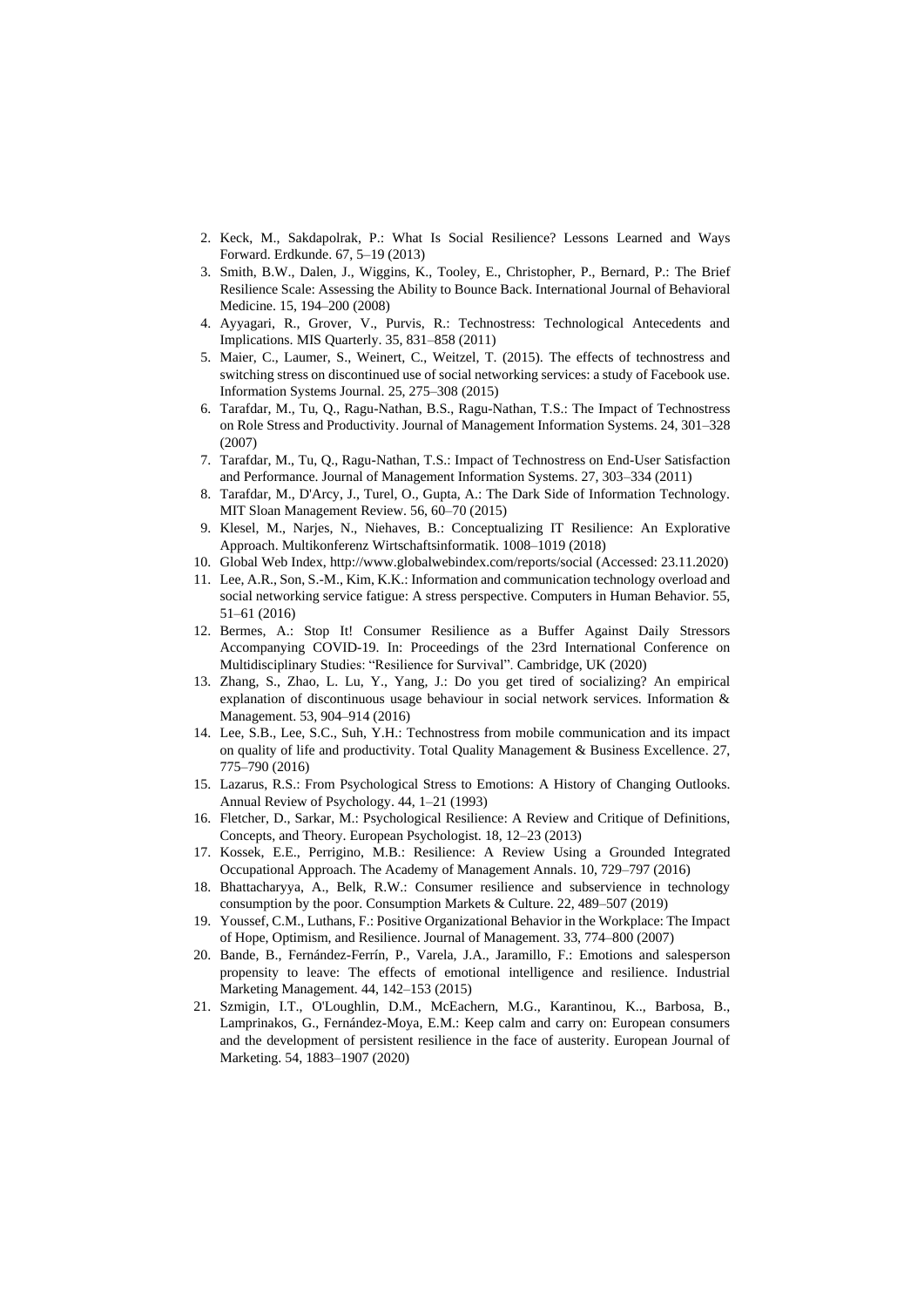- 22. Masten, A.S.: Ordinary Magic: Resilience Processes in Development. American Psychologist. 56, 227–238 (2001)
- 23. Davis, M.C., Linda L., Lemery-Chalfant, K.: Resilience in Common Life: Introduction to the Special Issue. Journal of Personality. 77, 1637–1644 (2009)
- 24. Luthar, S.S., Cicchetti, D., Becker, B.: The Construct of Resilience: A Critical Evaluation and Guidelines for Future Work. Child Development. 71, 543–562 (2000)
- 25. Macedo, T., Wilheim, L., Gonçalves, R., Coutinho, E.S.F., Vilete, L., Figueira, I., Ventura, P.: Building resilience for future adversity: a systematic review of interventions in nonclinical samples of adults. BMC Psychiatry. 14, 227 (2014)
- 26. Maier, C., Laumer, S., Eckhardt, A., Weitzel, T.: Giving too much social support: social overload on social networking sites. European Journal of Information Systems. 24, 447–464 (2015)
- 27. Richardson, G.E.: The Metatheory of Resilience and Resiliency. Journal of Clinical Psychology. 58, 307–321 (2002)
- 28. Richards, K.A.R., Levesque-Bristol, C., Templin, T.J., Graber, K.C.: The impact of resilience on role stressors and burnout in elementary and secondary teachers. Social Psychology of Education 19, 511–536 (2016)
- 29. Vanhove, A.J., Herian, M.N., Perez, A.L.U., Harms, P.D., Lester, P.B.: Can resilience be developed at work? A meta-analytic review of resilience-building programme effectiveness. Journal of Occupational and Organizational Psychology. 89, 278–307 (2016)
- 30. Lee, J.H., Nam, S.K., Kim, A.R., Kim, B., Lee, M.Y., Lee, S.M.: Resilience: A Meta-Analytic Approach. Journal of Counseling and Development. 91, 269–279 (2013)
- 31. Southwick, S.M., Charney, D.S.: The Science of Resilience: Implications for the Prevention and Treatment of Depression. Science. 338, 79–82 (2012)
- 32. Ozbay, F., Johnson, D.C., Dimoulas, E., Morgan III, C.A., Charney, D., Southwick, S.M.: Social Support and Resilience to Stress: From Neurobiology to Clinical Practice. Psychiatry (Edgmont), 4, 35–40 (2007)
- 33. Lo, J.: Exploring the Buffer Effect of Receiving Social Support on Lonely and Emotionally Unstable Social Networking Users. Computers in Human Behavior. 90, 103–116 (2019)
- 34. Rutter, M.D.: Psychosocial Resilience and Protective Mechanisms. American Journal of Orthopsychiatry. 57, 316–331 (1987)
- 35. Werner, E.: Resilience and recovery: Findings from the Kauai longitudinal study. Research, Policy, and Practice in Children's Mental Health. 19, 11–14 (2005)
- 36. Marakas, G.M., Johnson, R.D., Clay, P.F.: The Evolving Nature of the Computer Self-Efficacy Construct: An Empirical Investigation of Measurement Construction, Validity, Reliability and Stability Over Time. Journal of the Association for Information Systems. 8, 16–46 (2007)
- 37. Cassidy, S.: Resilience Building in Students: The Role of Academic Self-Efficacy. Frontiers in Psychology. 6, 1781 (2015)
- 38. Masten, A.S., Cutuli, J.J., Herbers, J.E., Reed, M.-G.J.: Resilience in Development. In Lopez, S.J, Snyder, C.R. (eds.) Oxford Handbook of Positive Psychology, pp. 117–131. Oxford University Press, Oxford (2009)
- 39. Bullough, A., Renko, M.: Entrepreneurial resilience during challenging times. Business Horizons. 56, 343–350 (2013)
- 40. Meade, A.W., Craig, S.B.: Identifying careless responses in survey data. Psychological Methods. 17, 437–455 (2012)
- 41. Windle, G., Bennett, K.M., Noyes, J.: A methodological review of resilience measurement scales. Health and Quality of Life Outcomes. 9, 8 (2011)